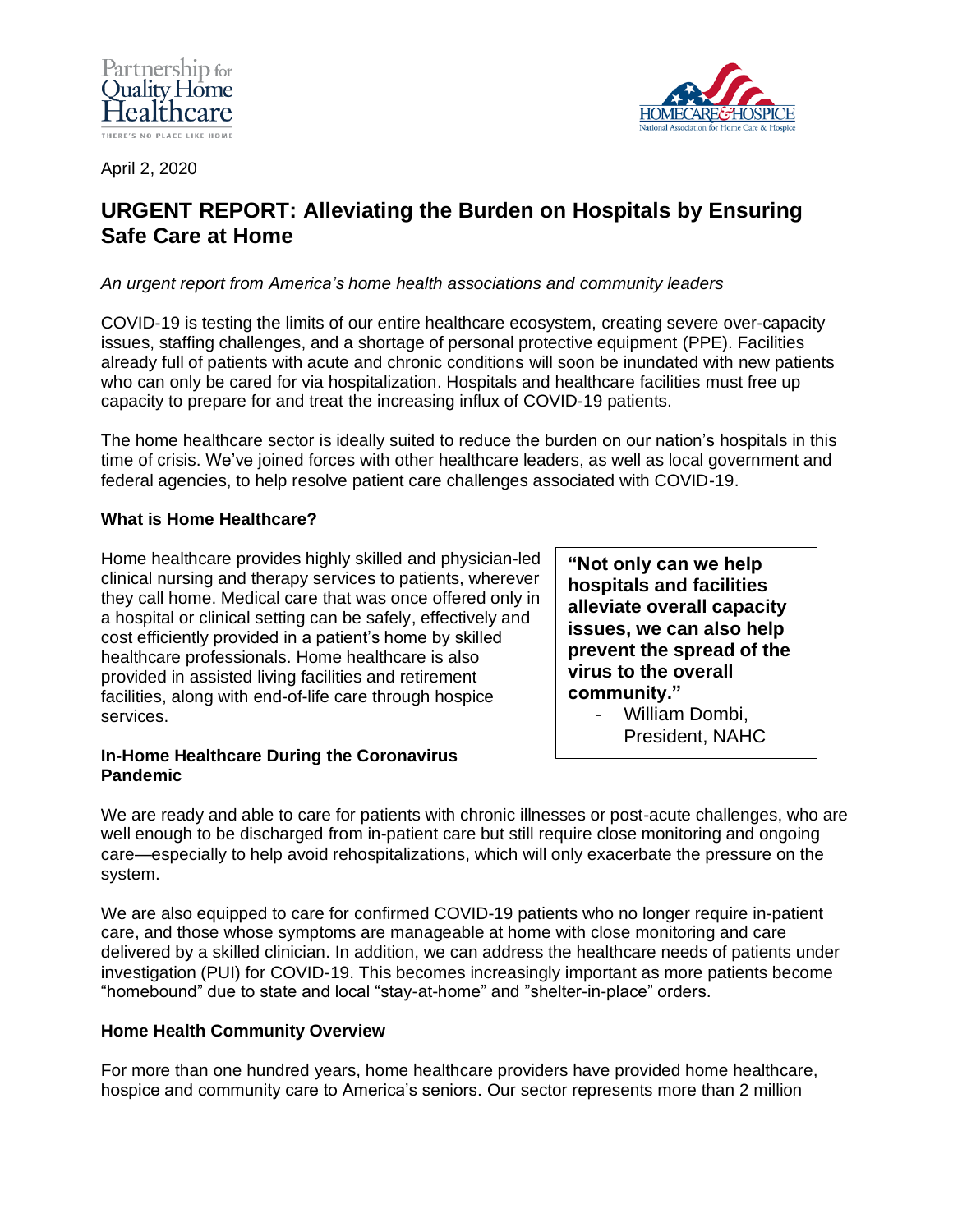



healthcare clinicians (RNs, LPNs, NPs, therapists, social workers and aides), personal home care assistants, and administrative and support personnel, providing care to more than 12 million patients annually. And with more than 56 million people aged 65 and older, the need for skilled home healthcare is greater than ever.1

## **OVERVIEW AND OBJECTIVES**

The home healthcare sector is ready and able to address the overwhelming issues presented by COVID-19. During this time, most Americans are being asked to stay at home for the unforeseeable future. By treating patients safely in their homes, not only can we help hospitals and facilities alleviate overall capacity issues; we can also help prevent the spread of the virus to the overall community, especially our most vulnerable population—the frail and elderly.

We are proposing the following action steps to further ensure we can provide care to as many patients as possible, as quickly as possible:

- Expanded use of advanced technology for care delivery;
- An abbreviated authorization and eligibility process; and
- Regulatory revisions to permit full-scale services in the home.

#### **CURRENT HOME CARE PROCESS**

#### **Step One: Patient identification**

Patients may come to home healthcare, hospice or community care from acute care settings or may be identified by their primary care physicians as needing skilled nursing, physical therapy, occupational therapy, social worker interventions, or assistance with activities of daily living. Patients discharged from hospitals need to be carefully monitored to prevent re-hospitalization.

## **Step Two: Referral to home health, hospice and community care**

Receiving home health referrals is a hands-on process based on trusted relationships. Patients are referred to

home health, hospice and community care through community physicians, hospitals, skilled nursing facilities, and other healthcare facilities.

#### **Step Three: Admission**

To be admitted, patients may require prior authorization from Medicare, Medicaid or their insurer, orders from their primary care physician, and a face-to-face interaction with their doctor. Typically, admission occurs within 24 hours by a Clinical Assessment Advisor, who establishes the plan of care in concert with the patient's physician.

#### **Step Four: Delivery of care**

Currently, most care takes place in the home on an in-person basis between clinicians and patients. Depending on need, patient care can consist of skilled nursing, physical therapy, occupational therapy, medical social work, and assistance with daily living.

**"The home healthcare sector is committed to caring for patients safely and effectively. Increasing healthcare at home is part of the solution to reduce the burden on our nation's hospitals in this time of crisis."**

David Causby, President and CEO, Kindred at Home & NAHC Board Member

<sup>1</sup> U.S. Census Bureau, 2017.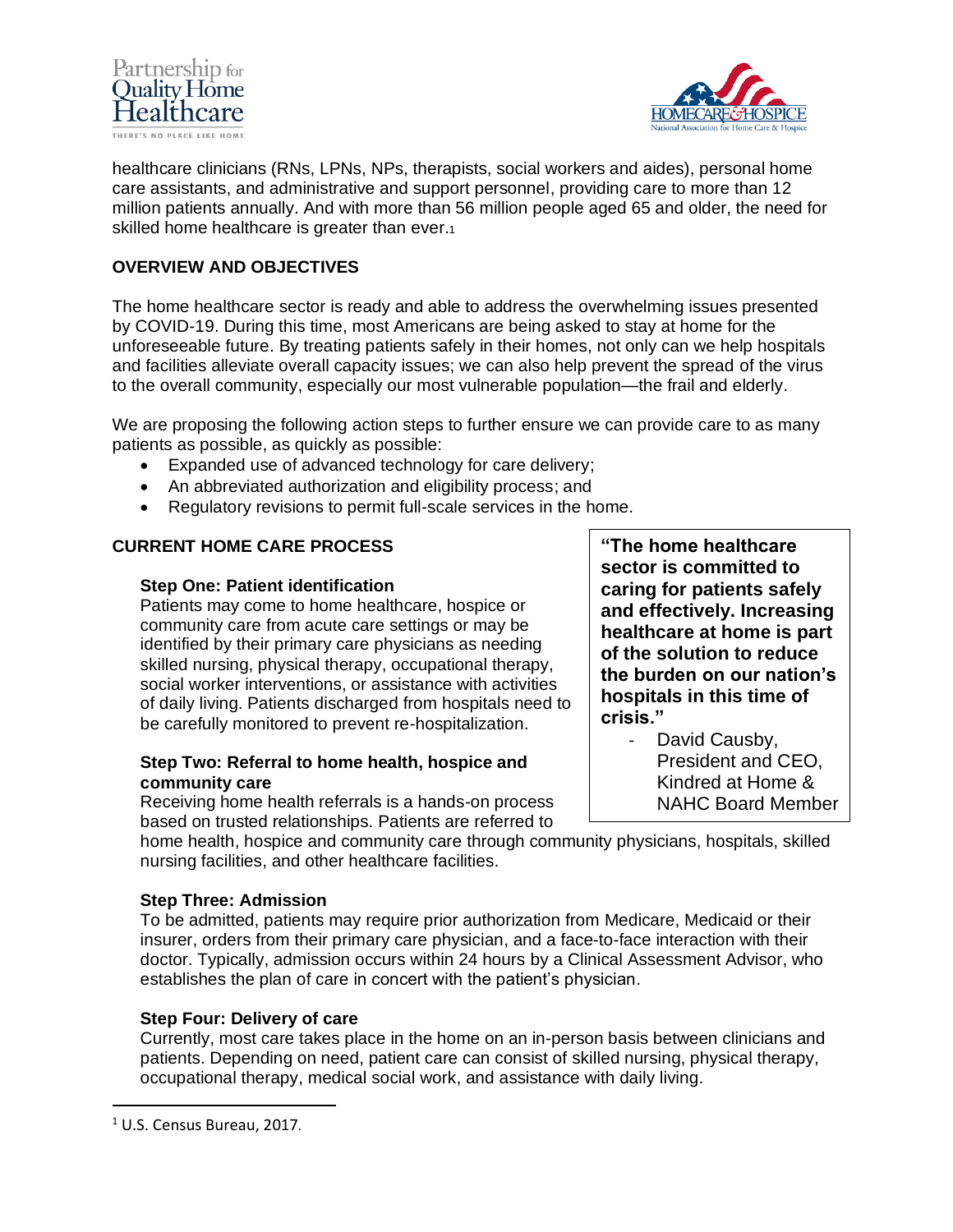



### **Step Five: Maintain and stabilize**

Each patient's care plan determines their frequency, duration, and number of visits. The initial care plan is typically set for 60 days subject to modification throughout that period. Every patient must be evaluated and recertified to continue care beyond 60 days.

## **CURRENT BARRIERS TO CARE**

To continue providing needed care while limiting everyone's exposure to COVID-19, several issues inherent in the existing admission process and treatment of patients during this crisis must be addressed:

#### **1. Care Delivery Model**

Today, the reimbursement model strongly favors face-to-face visits. And, while we agree that inperson care is ideal, alternative care models, such as telehealth (including telephonic, telemonitoring and video conferencing), enables us to deliver needed care through less frequent face-to-face visits. This will minimize exposure to COVID-19 for both clinicians and patients, many of whom have expressed concern regarding clinicians entering their homes. This is critical, especially in light of the shortage of personal protective equipment.

**"Now is the time to remove any barriers that prevent more patients from receiving care in the home. It is in the best interest of patients, clinicians, and communities."**

> - Keith Myers, Chairman & CEO, LHC Group & PQHH Chairman

Telehealth enables patient and clinician contact, care, advice, reminders, training and education, intervention, monitoring, and remote admissions via electronic information and telecommunication technologies—and should be considered skilled for reimbursement.

Telephonic – care instructions and monitoring via telephone.

Telemonitoring – a physical unit, hooked to a modem that monitors and transmits vital signs.

Video Conferencing – virtual face-to-face visits when a smartphone or computer with strong bandwidth is available.

Insurers – public and private – need to remove any financial barriers to providing care through these alternative delivery models, as it is in the best interest of our clinicians, their patients and the community, as a whole.

## **2. Personal Protective Equipment (PPE)**

There is a global shortage of personal protective equipment. To address this, we must, of course, gain access to more PPE to protect clinicians and caregivers and prevent the spread of COVID-19. To mitigate for the shortage, we must also allow for alternative delivery models, such as telephonic, telemonitoring, video conferencing, etc., when appropriate.